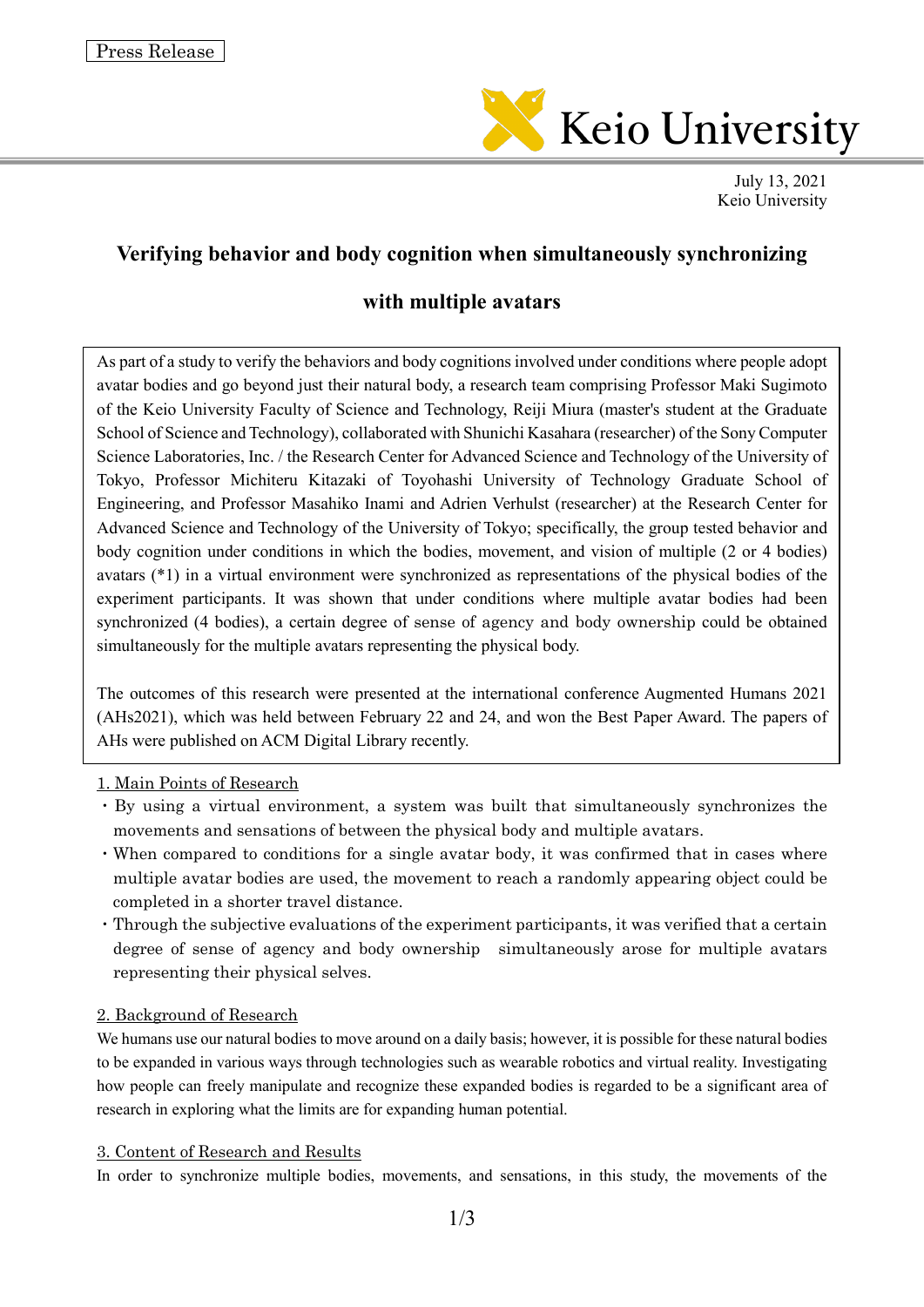experiment participants were measured using a motion capturing system (\*2) and reflected in all of the avatar bodies, while the visual information from each avatar was simultaneously presented with binocular disparity corresponding to the viewpoints of the left and right eyes by dividing the visual fields of the experiment participants. In the experiment, the tasks of touching randomly generated balls in space using multiple avatar bodies and touching balls that flew to each body were set, and behavior was evaluated using objective indicators while sense of agency and body ownership were verified through subjective indicators. When compared with conditions in which a single avatar body was being manipulated, it was confirmed that tasks could be completed with less travel distance for conditions in which multiple avatars were being manipulated simultaneously. On the other hand, when compared with conditions for a single avatar body, the time to complete tasks did not reduce when the number of avatar bodies increased, suggesting that the surge in cognitive load due to the increased sensory information resulting from a larger number of bodies had had an effect. From the subjective evaluation, it was verified that a certain degree of sense of agency and body ownership could be obtained simultaneously for multiple avatars representing the physical body. When conditions in which multiple avatar bodies (4 bodies) were being manipulated was compared with the conditions for a single body, there were multiple items for which no statistically significant differences were found for sense of agency and body ownership.



\*Reference video[: https://www.youtube.com/watch?v=IsjvYpgC1PE](https://www.youtube.com/watch?v=IsjvYpgC1PE)

### 4. Future Developments

If a variety of expanded bodies can be manipulated at will, there are expectations that multiple avatar bodies can be utilized simultaneously to explore space side by side, and it may become possible for an operator to work together with representations of his/her physical self. In the future, there are plans to continue exploring the possibilities of freeing various body manipulations and expanding human potential based on people's body cognition and behavior.

### $\leq$ Acknowledgements $>$

This research was supported by the Japan Science and Technology Agency (JST) Strategic Basic Research Programs' Exploratory Research for Advanced Technology (ERATO) Inami JIZAI Body Project.

## $\leq$ Details of original paper $\geq$

Reiji Miura, Shunichi Kasahara, Michiteru Kitazaki, Adrien Verhulst, Masahiko Inami, and Maki Sugimoto. 2021. MultiSoma: Distributed Embodiment with Synchronized Behavior and Perception. In Augmented Humans International Conference 2021 (AHs2021), February 22–24, 2021, Rovaniemi, Finland. ACM, New York, NY, USA, 9 pages. <https://doi.org/10.1145/3458709.3458878> 【Augmented Humans 2021 Best Paper Award】

#### $<$ Glossary $>$

\*1 The body (figure) that acts as the representation of the operator.

\*2 Technology for measuring motion using measurement devices such as cameras and inertial sensors.

\*Please direct any requests or inquires to the contact information provided below.

・Inquiries about research